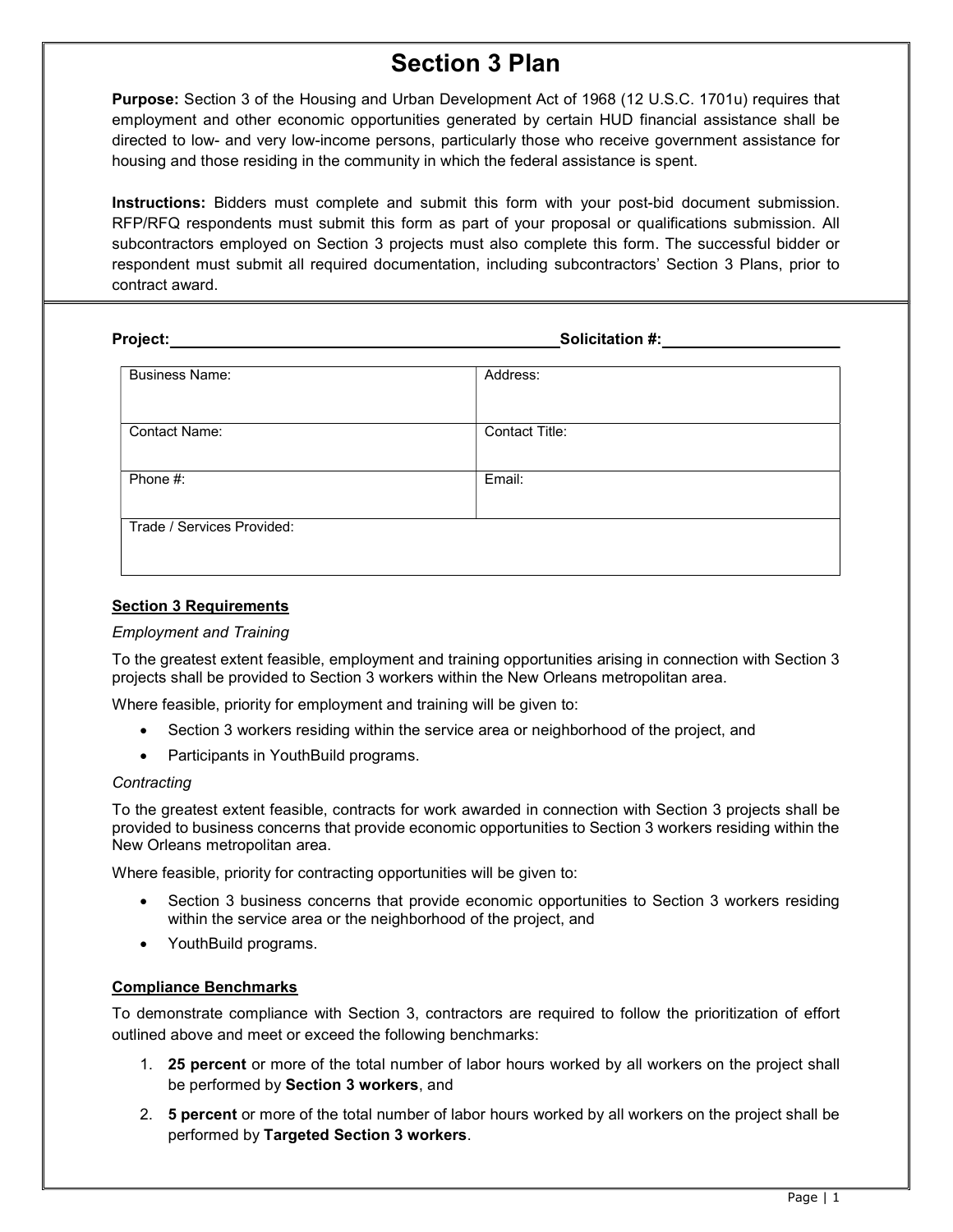## **Definitions**

- Section 3 worker: Any worker who currently fits or when hired within the past five years fit at least one of the following categories, as documented:
	- (1) The worker's income for the previous or annualized calendar year is below the income limit established by HUD (see Income Limits table below).
	- (2) The worker is employed by a Section 3 business concern.
	- (3) The worker is a YouthBuild participant.
- **Targeted Section 3 worker:** A Section 3 worker who is:
	- (1) A worker employed by a Section 3 business concern; or
	- (2) A worker who currently fits or when hired within the past five years fit at least one of the following categories, as documented:
		- (i) Living within the service area or the neighborhood of the project; or
		- (ii) A YouthBuild participant.
- Section 3 business concern: A business meeting at least one of the following criteria, documented within the last six-month period:
	- (1) It is at least 51 percent owned and controlled by low- or very low-income persons;
	- (2) Over 75 percent of the labor hours performed for the business over the prior three-month period were performed by Section 3 workers who are currently, or were at the time of hire within the last five years: i) low-income persons or ii) YouthBuild participants; or
	- (3) The business is at least 51 percent owned and controlled by current public housing residents or residents who currently live in Section 8-assisted housing.
- Service area or the neighborhood of the project: An area within one mile of the Section 3 project or, if fewer than 5,000 people live within one mile of a Section 3 project, within a circle centered on the Section 3 project that is sufficient to encompass a population of 5,000 people according to the most recent U.S. Census.

# HUD Income Limits

The table below shows the income limits set by HUD that determine eligibility for certain programs, including Section 3. HUD develops income limits based on Area Median Income (AMI) estimates and Fair Market Rent (FMR) area definitions. For more information, please see the HUD Income Limits Documentation System online at www.huduser.gov/portal/datasets/il.html.

| <b>Fiscal Year</b> | Low-income (80% of AMI) |
|--------------------|-------------------------|
| 2017               | \$35,500                |
| 2018               | \$36,750                |
| 2019               | \$37,750                |
| 2020               | \$39,450                |
| 2021               | \$39,300                |

## New Orleans-Metairie, LA HUD Metro FMR Area

The New Orleans-Metairie, LA HUD Metro FMR Area contains the following parishes: Jefferson, Orleans, Plaquemines, St. Bernard, St. Charles, St. John the Baptist, and St. Tammany.

# 1. Does your business qualify as a Section 3 business concern? YES NO

(See the definition of "Section 3 business concern" above.)

If you answered YES, complete the Section 3 Business Certification form on p. 6 and submit with this Plan. If you answered NO, you do not need to complete the Section 3 Business Certification.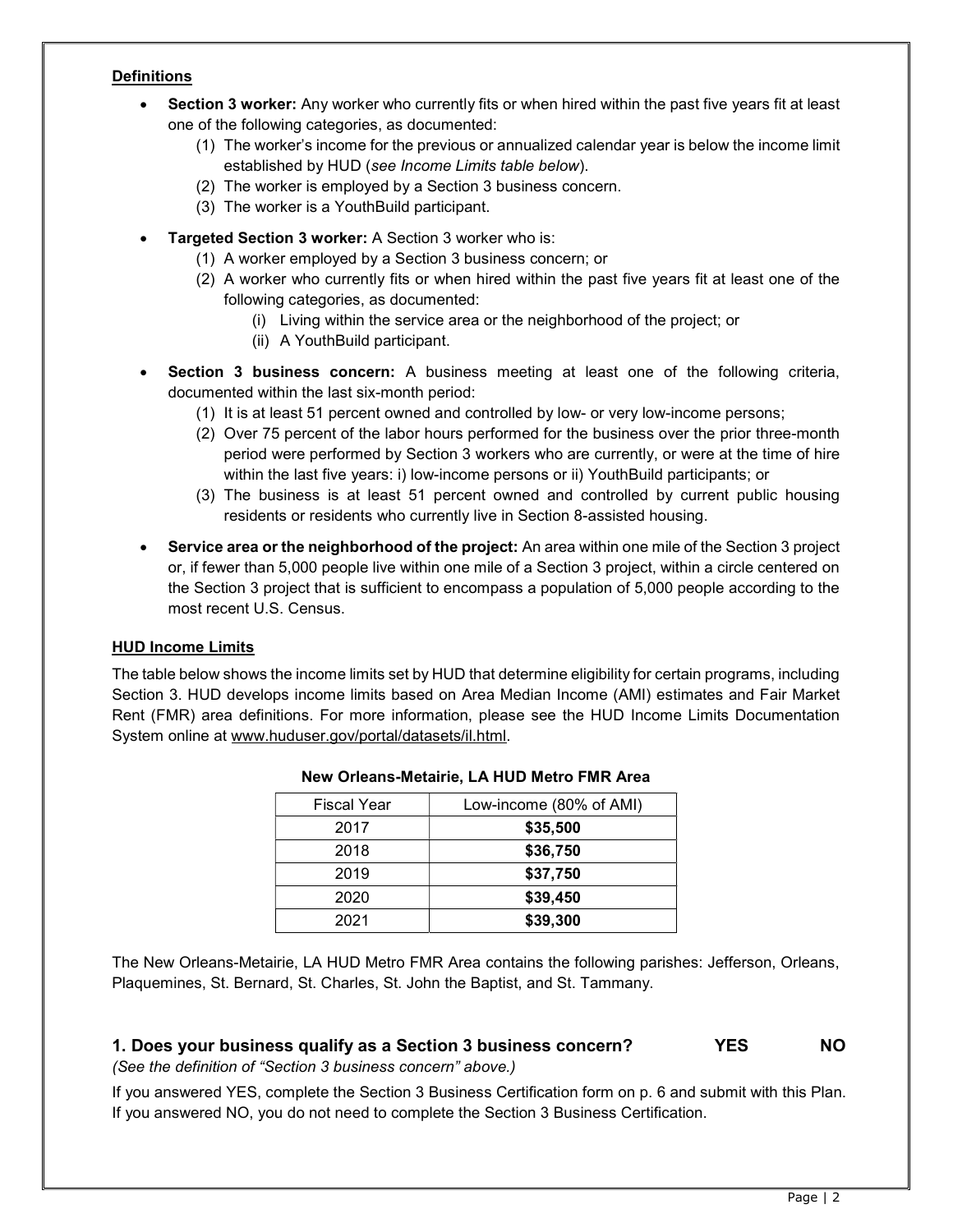# 2. How many workers are needed to complete the project?

Please list the job classifications and number of workers your company will need to complete the contract work. Attach additional sheets if necessary.

| Job classification<br>(Office/Clerical, Manager, Engineer,<br>Technician, Supervisor/Foreman,<br>Electrician, Plumber, Laborer,<br>Trainee, Security, etc.) | <b>Total estimated</b><br>number of workers<br>needed | <b>Number of workers</b><br>in current<br>workforce | <b>Estimated number</b><br>of additional<br>workers needed |
|-------------------------------------------------------------------------------------------------------------------------------------------------------------|-------------------------------------------------------|-----------------------------------------------------|------------------------------------------------------------|
|                                                                                                                                                             |                                                       |                                                     |                                                            |
|                                                                                                                                                             |                                                       |                                                     |                                                            |
|                                                                                                                                                             |                                                       |                                                     |                                                            |
|                                                                                                                                                             |                                                       |                                                     |                                                            |
|                                                                                                                                                             |                                                       |                                                     |                                                            |
|                                                                                                                                                             |                                                       |                                                     |                                                            |
|                                                                                                                                                             |                                                       |                                                     |                                                            |
|                                                                                                                                                             |                                                       |                                                     |                                                            |
|                                                                                                                                                             |                                                       |                                                     |                                                            |
|                                                                                                                                                             |                                                       |                                                     |                                                            |
|                                                                                                                                                             |                                                       |                                                     |                                                            |
|                                                                                                                                                             |                                                       |                                                     |                                                            |
|                                                                                                                                                             |                                                       |                                                     |                                                            |
|                                                                                                                                                             |                                                       |                                                     |                                                            |
|                                                                                                                                                             |                                                       |                                                     |                                                            |

# 3. Will you be using subcontractors for this project? The YES NO

If you answered YES, please list below. Attach additional sheets if necessary.

| <b>Business name</b> | Scope of work (trade or<br>service description) | Is this a<br>Section 3<br>business?<br>Yes / No | <b>Estimated contract</b><br>value |
|----------------------|-------------------------------------------------|-------------------------------------------------|------------------------------------|
|                      |                                                 |                                                 | \$                                 |
|                      |                                                 |                                                 | \$                                 |
|                      |                                                 |                                                 | \$                                 |
|                      |                                                 |                                                 | \$                                 |
|                      |                                                 |                                                 | \$                                 |
|                      |                                                 |                                                 | \$                                 |
|                      |                                                 |                                                 | \$                                 |
|                      |                                                 |                                                 | \$                                 |
|                      |                                                 |                                                 | \$                                 |
|                      |                                                 |                                                 | \$                                 |
|                      |                                                 |                                                 | \$                                 |
|                      |                                                 |                                                 | \$                                 |
|                      |                                                 |                                                 | \$                                 |
|                      |                                                 |                                                 | \$                                 |
|                      |                                                 |                                                 | \$                                 |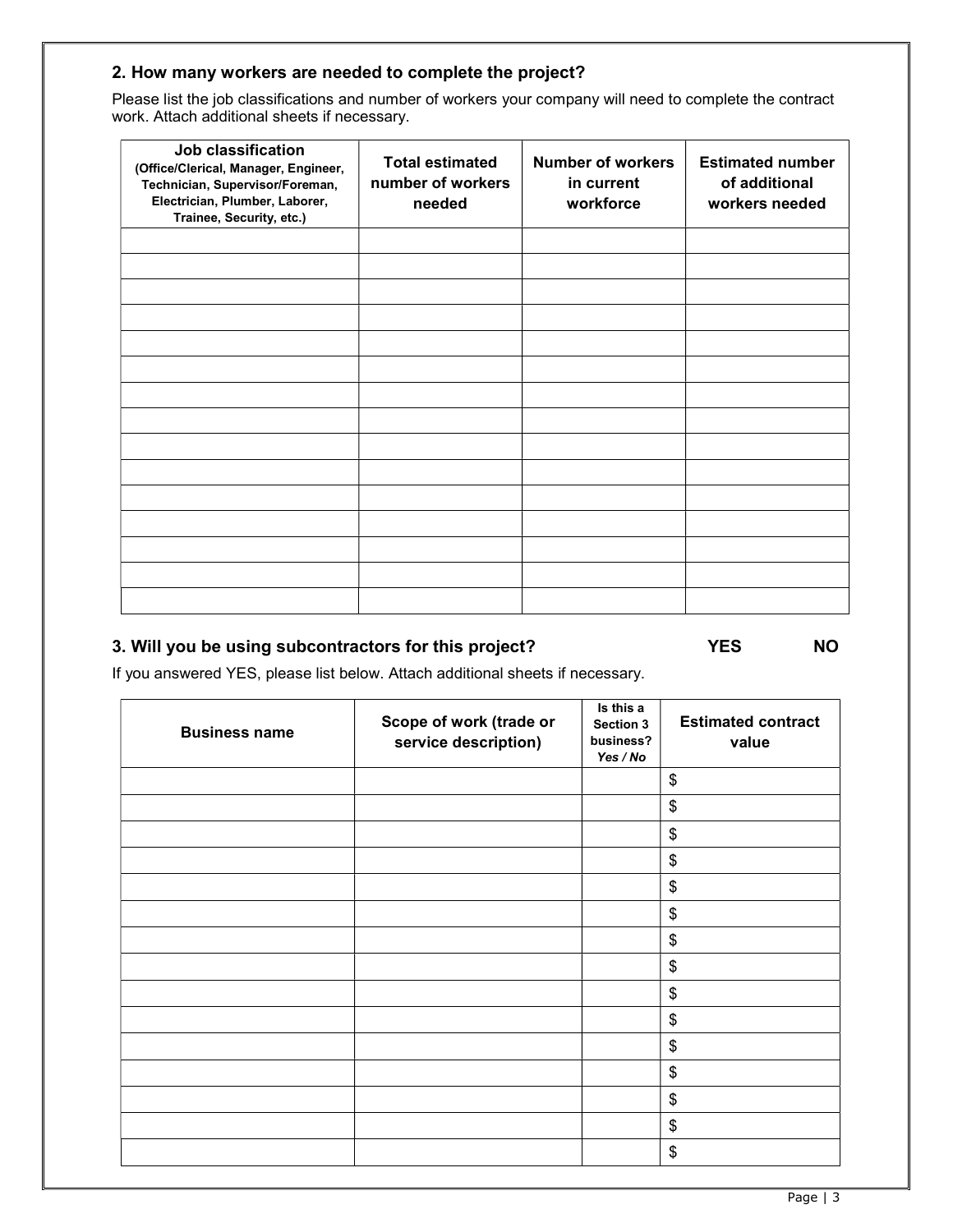# 4. Do you commit to engaging in good faith efforts to meet or exceed the Section 3 Benchmarks?

# YES NO

Contractors subject to Section 3 are obligated to engage in good faith efforts to satisfy the compliance benchmarks and provide economic opportunities to Section 3 workers and business concerns. Contractors unable to meet the benchmarks must report on the qualitative nature of their efforts. Such efforts include, but are not limited to:

- a. Engaging in outreach efforts to generate job applicants who are Targeted Section 3 workers, including posting job openings at the job site, HUD Opportunity Portal, social media pages, and other platforms;
- b. Consulting with local YouthBuild programs, Louisiana Workforce Commission, JOB 1, or other community organizations to assist with training and recruiting Section 3 workers and Targeted Section 3 workers;
- c. Providing training or apprenticeship opportunities;
- d. Providing technical assistance to help Section 3 workers compete for jobs (e.g., resume assistance, coaching);
- e. Providing or connecting Section 3 workers with assistance in seeking employment, including: drafting resumes, preparing for interviews, finding job opportunities, and connecting residents to job placement services;
- f. Holding job fairs;
- g. Providing or referring Section 3 workers to services supporting work readiness and retention (e.g., work readiness activities, interview clothing, test fees, transportation, childcare);
- h. Providing assistance to apply for or attend community college, a four-year educational institution, or vocational/technical, training;
- i. Assisting Section 3 workers to obtain financial literacy training and/or coaching;
- j. Engaging in outreach efforts to identify and secure bids from Section 3 businesses;
- k. Providing technical assistance to help Section 3 business concerns understand and bid on contracts;
- l. Dividing contracts into smaller jobs to facilitate participation by Section 3 businesses;
- m. Providing bonding assistance, guaranties, or other efforts to support viable bids from Section 3 business concerns;
- n. Utilizing the HUD Opportunity Portal and Section 3 business registries designed to create opportunities for Section 3, disadvantaged and small businesses.
	- Visit https://hudapps.hud.gov/OpportunityPortal/ to post jobs and contracting opportunities.

## Assurance of Compliance

The business entity identified above commits to comply with Section 3 of the Housing and Urban Development Act of 1968 (24 CFR Part 75). If awarded a contract subject to Section 3, the business agrees to adhere to all such requirements, including meeting the benchmarks set forth by the regulations, maintaining records of Section 3 activity, providing evidence of qualitative efforts, and submitting compliance reports to the City of New Orleans periodically or upon request. The business will submit any additional documentation as necessary, including updates or revisions to this Section 3 Plan, documentation of labor hours, and certification forms for Section 3 workers and business concerns.

| <b>Name</b>      | <b>Title</b>               |  |
|------------------|----------------------------|--|
|                  | Date                       |  |
| <b>Signature</b> |                            |  |
|                  | <b>The</b>                 |  |
|                  | <b>CITY OF NEW ORLEANS</b> |  |